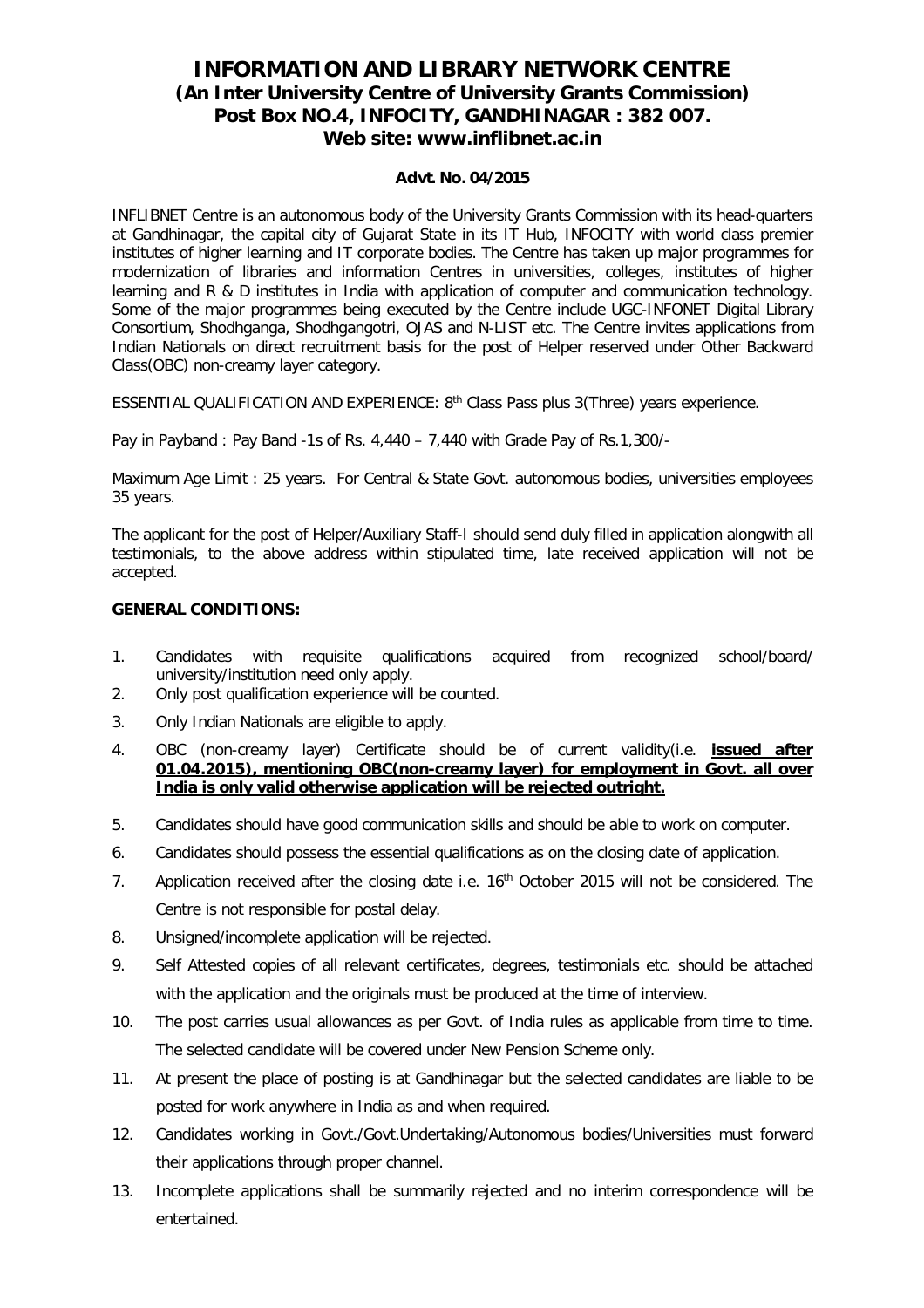- 14. Outstation candidates called for interview will be paid  $2<sup>nd</sup>$  Class /Sleeper railway fare by the shortest route, on production of photocopy of tickets as a proof of Journey.
- 15. Canvassing in any form will be a disqualification.
- 17. In case of highly deserving candidates, conditions may be relaxed at the discretion of competent authority.
- 18. Age relaxation in case of reserve category/Govt./University/Autonomous body employee as per Govt. Of India Rules as applicable from time to time.
- 19. Age will be determined on the last date of receipt of applications.
- 20. Only short listed candidates will be called for interview as per the criteria set by the Screening Committee depending upon the relevant experience etc. and number of applications received.
- 21. Centre reserves the right to raise or lower the minimum eligibility criteria depending upon the number of candidates to be called for interview/test.
- 22. Mere fulfillment of requirement by itself as laid down in the advertisement does not qualify a candidate for written examination/interview/appointment in the Centre.
- 23. Centre reserves the right to fill or not to fill any post or cancel the advertisement without any notice.

Candidates must read the advertisement carefully and candidates fulfilling the eligibility criteria only should send their duly filled application with attested copies of certificates so as to reach to the Administrative Officer(PA&F) at the above address on or before 16th October 2015. The Centre reserves the right to reject any application without assigning any reason. No interim correspondence will be entertained. Online application form is available on our website: www.inflibnet.ac.in